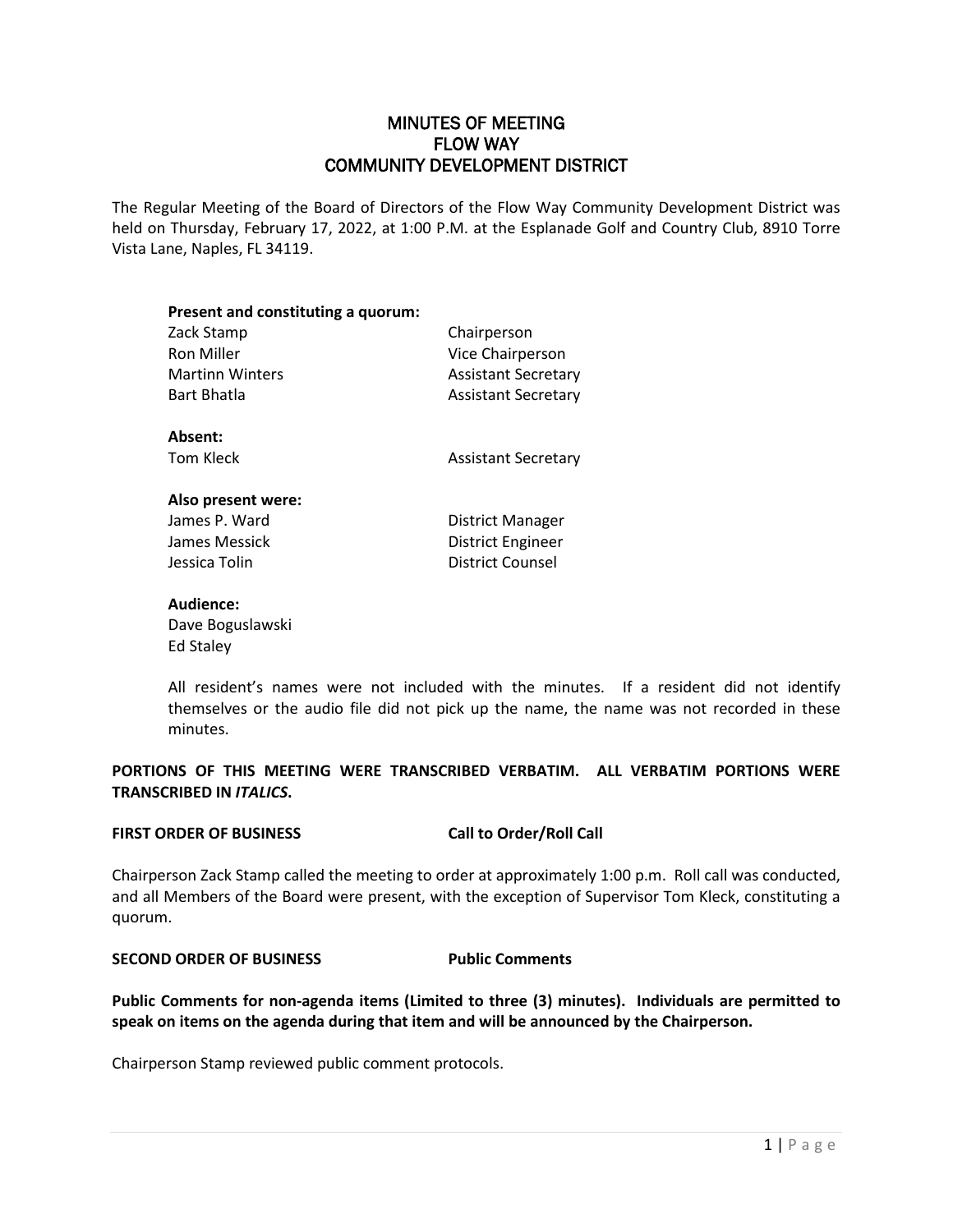### **THIRD ORDER OF BUSINESS Consideration of Minutes**

#### **January 20, 2022 – Regular Meeting**

Chairperson Stamp noted corrections had been made to the minutes by Mr. Ward. He asked if there were any additional corrections to the Minutes; hearing none, he called for a motion.

> **On MOTION made by Mr. Bart Bhatla, seconded by Mr. Ron Miller, and with all in favor, the January 20, 2022, Meeting Minutes were approved as amended.**

**FOURTH ORDER OF BUSINESS Consideration of Resolution 2022-1**

**Consideration of Resolution 2022-1, a resolution of the Board of Supervisors of the Flow Way Community Development District amending the District's Fiscal Year 2022 General Fund Budget to account for the addition of the maintenance responsibilities of the District's assets from the Esplanade Lake and County Club, Inc (Master HOA)**

*Mr. Ward: The purpose of the Amendment is to align our existing adopted fiscal year 2022 budget to the programs that the District is now operating and maintaining that we essentially took over the responsibility for maintenance as of approximately January 1 of this year. The line items that are now in your budget are consistent with what I've shown you in the past in terms of what we are doing, and they take reductions out of your budget to the extent of your preserve maintenance in order to be able to fund the full budget. At the end of the day, it still anticipates a \$243,000 dollar decrease in our fund balance by the end of this fiscal year assuming all of these projections are correct and would leave us with about \$92,000 dollars in cash going into fiscal year 2023. That is the purpose of the Amendment. The reductions are essentially the removal of all of the work related to the 1,000 acres preserve maintenance outside of the boundaries of the CDD; this is where all of it is coming from.* 

*Mr. Bhatla: Jim, you said that we took over the preserves starting this year?*

*Mr. Ward: No, we took over the maintenance previously being done by the homeowner's association. That includes the stormwater system, littoral shelf maintenance, landscaping at the entrance buffers, irrigation pump station, those kinds of things.*

*Chairperson Stamp: Jessica, it is my understanding from talking to you and Greg that you would prefer that we at least leave something in there, even if it is \$10,000 dollars, for maintenance. Is that a fair statement?*

### *Ms. Jessica Tolin: Yes.*

*Chairperson Stamp: I will make a motion in a minute to move \$10,000 dollars from somewhere to at least have a minimum \$10,000 dollars for maintenance of the external preserves. I want to preface that by saying our law firm has deposed Barbara Kininmonth from Taylor Morrison on the issues which she agreed to be deposed on and there will be another corporate deposition on the other issues. In the course of that deposition she said, under oath, that Taylor Morrison was spending hundreds of thousands of dollars on areas 4 and 5 of the preserves, which was totally unknown to us, and saying they*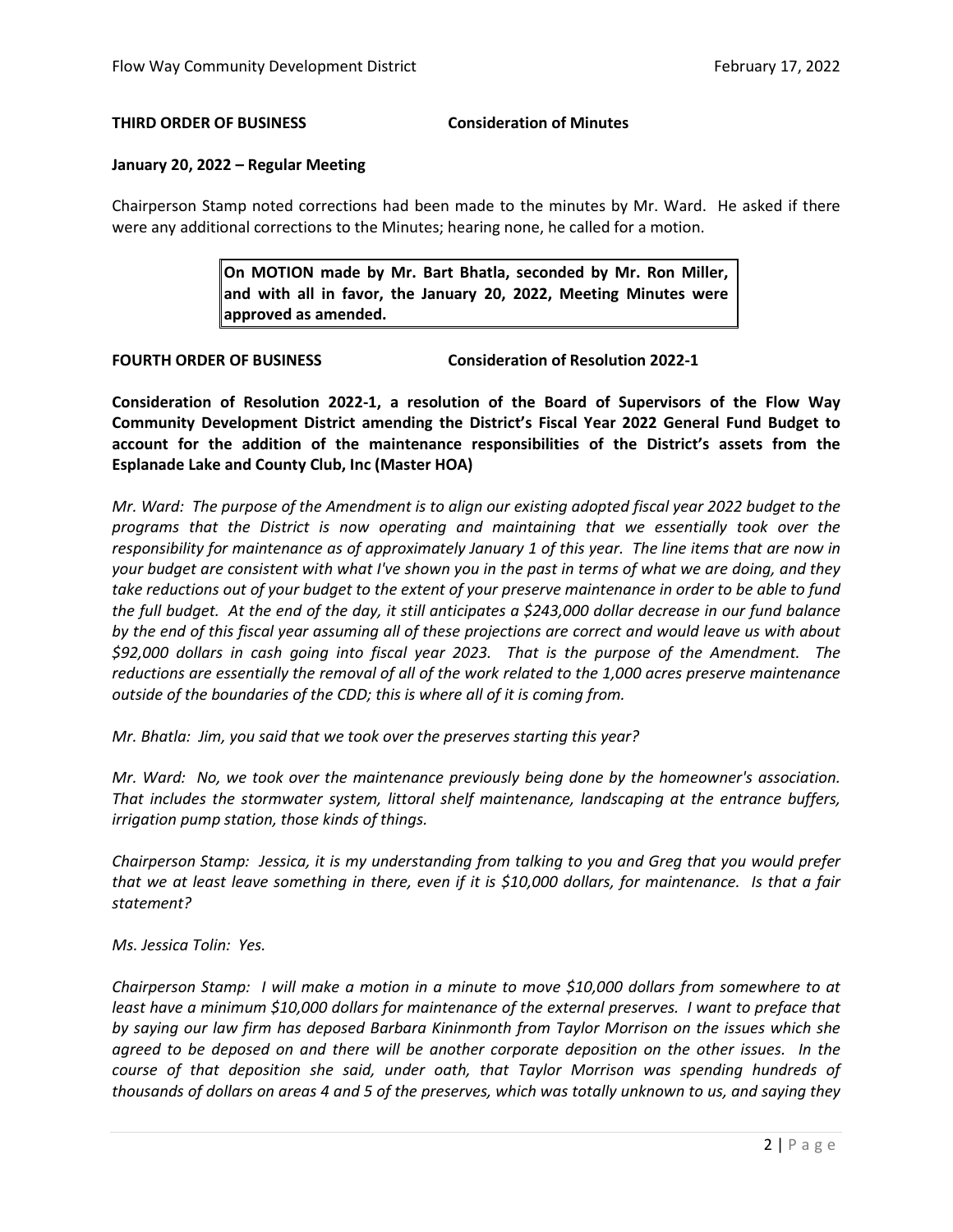*were doing so with permission from someone they couldn't identify. She also indicated that areas 1 and 3 were totally done, so keep in mind, based on their representation, under oath, there will still be several hundred thousand dollars spent on the preserves. Now, you've got to believe them, so we are not totally shutting off funding for the preserves. It was an interesting side note that she indicated that 1, 2 and 3 were completed, but she didn't know who told her and when they told her. With that as background I'd like to make an amendment to this to move the \$10,000 dollars we've allocated for the South Florida Water Management District litigation, which I'm assured by counsel was over and there shouldn't be any expenditures and move that over to some line contingencies for the preserve.* 

*Mr. Ward: We will just put it in contingencies.* 

## *Mr. Bhatla: Where is that \$10,000 dollars coming from?*

*Chairperson Stamp: We've got \$10,000 dollars budgeted for legal for the South Florida Water Management District, but that action is essentially over. We didn't know at the time whether we would need it at some point. It's pretty obvious we are not going to.* 

> **On MOTION made by Mr. Zack Stamp, seconded by Mr. Ron Miller, and with all in favor, Resolution 2022-1 was adopted as amended, and the Chair was authorized to sign.**

## **FIFTH ORDER OF BUSINESS Discussion**

# **Discussion of Proposal from Truist Bank (formerly SunTrust) to provide a one (1) year Revenue Note financing anticipated operating expenses for the remainder of Fiscal Year 2022**

*Mr. Ward: As you recall a couple of months ago, when we took over the maintenance responsibilities of the District, we knew that obviously there would not be enough cash to fund this through the end of the fiscal year. We did have some discussion about whether there are any short term financings available to us. I was not particularly thinking at the time that we would have any banks that might be available to this. Truist, who is essentially the new version of SunTrust Bank, is the bank that we use for our general operating account. I did reach out to them, and they indicated that since we are an existing customer, they would be willing to do a short term, what we call a revenue note, for this particular District. The amount I gave them was an amount not to exceed \$400,000 dollars. It would be due 12 months from the date that we sign the deal. It would be due exactly in one year. All principal and interest would be due at maturity. Interest rate on it is 1.25%. It is a relatively standard letter from the bank that obviously this District would be able to meet. The one thing I want to talk about with you all is the actual need to do this kind of a financing. The first and most important thing is that if you decide to borrow the \$400,000 dollars, on our part, the cost of actually borrowing the money would require us to pay basically two legal fees to go with this. One is a general counsel fee and the second is a bond counsel fee. The general counsel fee gives the opinion to the bank that would be required that the District is a legally established entity, that it has the right to borrow this money on a short-term basis, and whatever documents that need to be prepared in relation to the issuance of the note, which in our world is a little bit substantive. And a bond counsel opinion would be required related to the tax status of the note, whether it is tax exempt or even it's taxable. Those two opinions are going to cost anywhere between \$40,000 and \$50,000 dollars while the interest on this is relatively minor. It's \$5,000 or \$6,000 dollars. The one thing it really does do, beyond the fact of the cost of issuance of this note, is that it's due date is*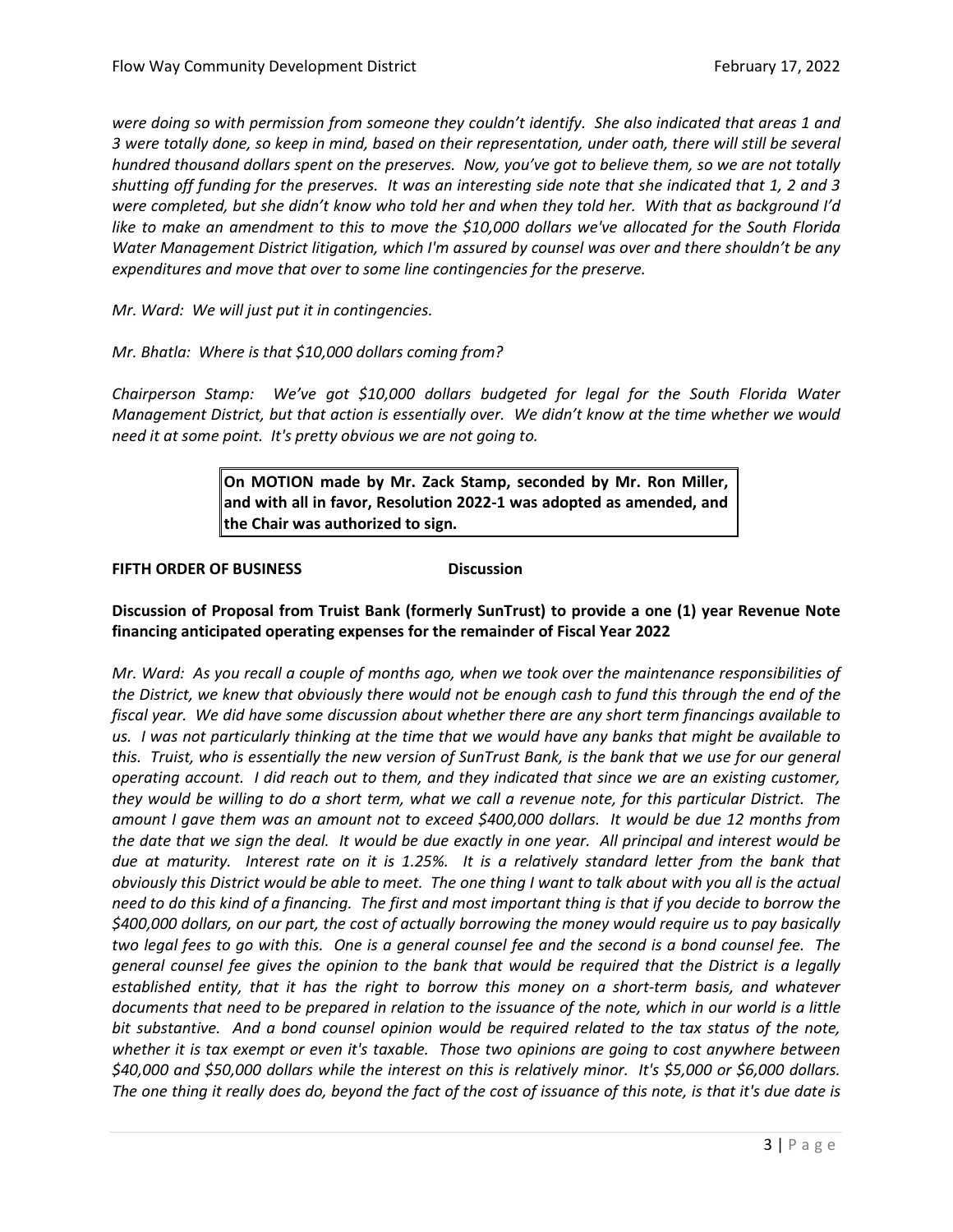*one year which means in our fiscal year 2023 budget we would need to fund the full value of that note to be able to make the repayment, and that would be a requirement of the obligation that is issued for this note. The \$400,000 dollars is automatically going to raise your assessments I think around \$400 dollars or so, roughly \$400 dollars a unit a year, which is almost what we levied in the current year for the total assessments. My initial thought is that we probably don't need to do this in the current year. We can budget appropriately and use cash and then fund that over a few years process and basically replenish our cash going forward, but it does give us the opportunity, if we do this, to do it. The downside is really you're borrowing money to fund operations which is, in many worlds, especially government, not probably something thought of as a good thing in the market. Those are basically the upsides and downsides of this kind of a financing. As I said in my memo, my recommendation is to continue going as we have done over the last few months, without the note proceeds, but waiting and let's see where we are with our 2023 budget. I don't think this financing is needed at this point.* 

*Mr. Ron Miller: \$40,000 thousand dollars in legal fees to obtain \$400,000 dollars in financing for one year is a non-starter for me.* 

*Chairperson Stamp: Jim and I discussed it and I don't think it's the right way to go either. But I've had some people in the community ask why we could not just borrow, so I asked Jim to run that down and see what borrowing would look like.* 

*Mr. Winters: This is for remediation of the lakes that Taylor Morrison was supposed to do?*

*Mr. Ward: We had not discussed a particular use of the funds, but generally the answer to that specific question would be no. It would be used to fund existing operating costs so our cash would not be depleted through the end of the fiscal year. We are running short on cash simply because the cost of taking over the operations was more than what we really had within the context of our existing budget.* 

*Mr. Winters: Are we are running short on cash because of (Indecipherable)?*

*Mr. Ward: We are running short on cash simply because the cost of taking on the operations was more than what we really had within the context of our existing budget.*

*Chairperson Stamp: It only does in the sense that if they would have left us with pipes in good shape, we would not have had to use \$90,000 dollars on – so, there is totally something. This wouldn't be earmarked. This would go into our general fund, and we could then budget it out.* 

*Mr. Winters: Has the study been completed as far as what needs to be done around the front entrance?*

*Mr. Ward: Jimmy and his team are working on those reports right now. They should be finished and ready – I'm scheduled to hopefully have them for you probably at your April meeting at the latest, March if I can get it done. It will include all of your assets and all of the work that needs to be done on a long term basis.* 

*Mr. Winters: I'm still not clear about – I understand the pavers on the bridge coming in are our responsibility and it looks like there are a number of them that need to be replaced or reconfigured. The flowering plants coming into the front entrance look nice now, but at some point, they are going to need to be replaced. The fountains need to be repaired and my understanding is the HOA used to perform*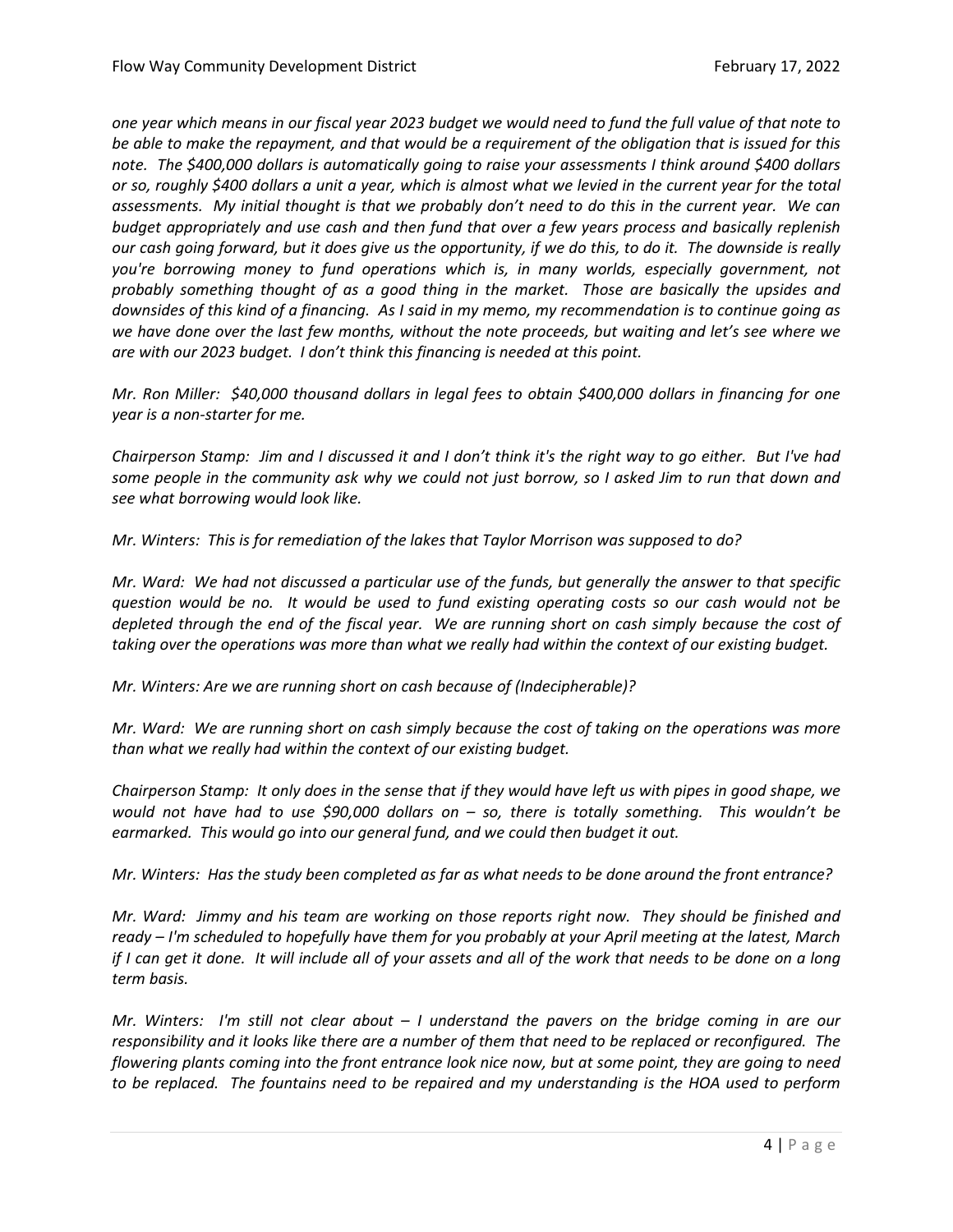*those responsibilities and now they are ours, so does that mean we are only going to be paying a little bit at a time as we go to try to cure those things or are we going to try to fix those all at once at some point?*

*Mr. Ward: We are strategically trying to prioritize those elements that I think are the most critical for you, whether it's a lake bank restoration, littoral shelf issues, some of the items that you mentioned, they will be strategically planned out as to what's most needed in your 2023 budget with a more longer term plan of what to do over 2024, 2025, and 2026. You will see that as we have this budget come out to you.* 

*Mr. Winters: So, we are going to prioritize the expenditure money based on what we believe the highest need is, but at some point, we are going to run out of funds and then at that point we do what?* 

*Mr. Ward: You're going to run out of funds this year. That's the easy part. So, the 2023 budget that you see will have a plan in it that tells you what you need to do from 2023 on in order to correctly fund this District.*

*Chairperson Stamp: And it will require an increase in assessments depending on how much you want to do in year 1, 2, 3 –*

*Mr. Winters: Are we going to be able to get through the end of this fiscal year, getting some of this work done with the amount of money we have now?*

*Mr. Ward: We can only get done the basic work at the moment. So, for example, you mentioned the pavers. That is not going to be done this year. We have broken flow meters for the irrigation system, that's \$6,000 dollars. That's not going to be done this year. Cleaning up the littoral shelves, no lake bank restoration is going to be done. Just the basics for the balance of this fiscal year. The 2023 budget is when you will begin to see strategically how best to stronger manage those assets and repair those things that need to be repaired. For example, I think you also mentioned the pumps in the fountain. They need to be replaced. So, at the moment they are being repaired and we are going to be able to continue to do that through the balance of this year, but next year we are going to have to probably fund something like that. That will come out as part of your larger plan in another month or so.*

*Mr. Winters: I think at the moment, most of the residents think that it's the HOA's responsibility to do these things, and so it's going to make the HOA look bad if we are not maintaining this. I was just wondering if we should have some communication out to the public so that you, Dave (Boguslawski), are not getting all the complaints and the public understands what the issue is.* 

*Mr. Ward: Before Dave says anything, I will say that I don't see a degradation in the service through September 30 of this year. I would say to you clearly, if we can't keep this level of service and fund it correctly into 2023, you will see a degradation of service, but I think we will be able to get through this year. If something pops up, I mean, a flow meter not working is a regulatory issue. The pumps go out at the fountain, I'm probably going to make a phone call to Dave and say we have a problem at this point. But so far, I think we are okay right now.* 

*Mr. Winters: Except that the pavers continue to get worse. You can see them getting worse.* 

*Mr. Ward: Correct. As I've been advised, so far, the pavers will be fine until we get into the 2023 budget year.*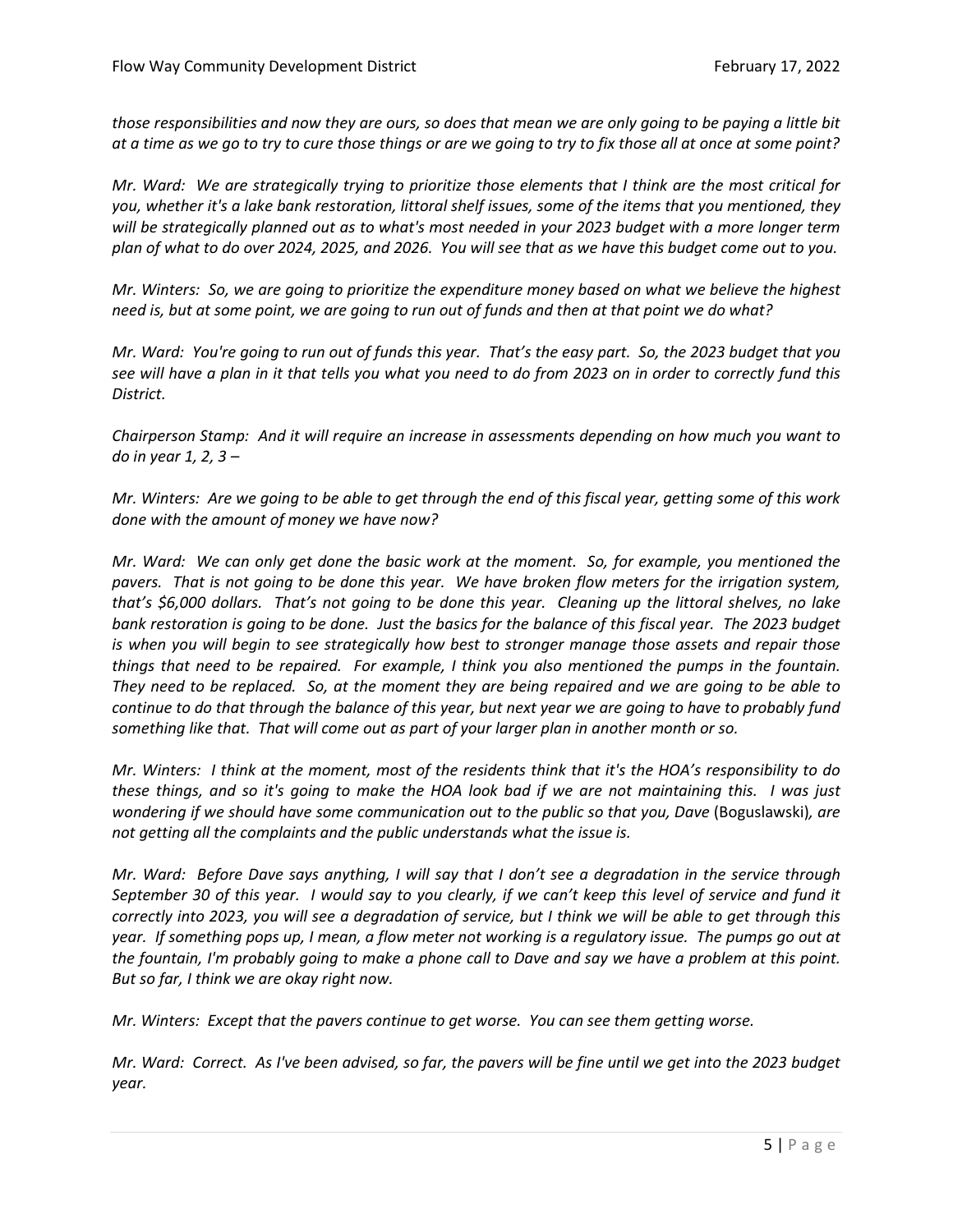*Mr. Bhatla: What is the downside on stopping the maintenance of the preserves? We are not informing the Corps. We do this on our own. What is the downside? Are we exposed to a fine or any other action? Has our engineer advised us on those things?*

*Mr. Ward: I have asked Jimmy to speak with our environmental consultant that does that. My layman's understanding of what that permit says is that to the extent that we don't do the maintenance and you have more exotics growing in those preserves between now and the time that we do it, what it's really doing is extending the time and cost obviously to reach the success criteria that's outlined in that permit. The cost is going to happen, it's just going to be on the backside of it versus the inside. I don't think we are going to be subjected to fines at this point over exotic removals.* 

*Chairperson Stamp: It is an open question. But again, Taylor Morrison claims they are spending hundreds of thousands of dollars to do that now, so I guess we will take them at their word.* 

*Mr. Bhatla: My question also is, we have the ownership, but we don't have the permit, so we are doing all these actions on behalf of Taylor Morrison. Could we invoice them saying "we will maintain, here's the invoice?"* 

*Chairperson Stamp: That's certainly the basis of the lawsuit for past historic performance. Jessica, do you have thoughts on that?*

*Ms. Tolin: That's part of the damages that we are claiming through the lawsuit, is essentially to be reimbursed for any of the maintenance costs that have been incurred because we are claiming we shouldn't have been responsible for those.* 

*Mr. Bhatla: In my interpretation yes, we have it, you have the permit, and we will maintain it, and we will send you the bill. The lawsuit is eventually resolving of all this. I'm just thinking, and it's an open question.*

*Chairperson Stamp: I can't imagine they are going to pay the invoice and acknowledge that they owe the money. It might be a novel thing to do, but I can't imagine it would be a productive thing to do since they say it's our responsibility. In the lawsuit, clearly, they view that they have no responsibility.* 

*Mr. Winters: Should we do it just as a record keeping matter though to keep track of how much we are spending?*

*Ms. Tolin: My opinion is that it wouldn't be necessary given the claims in the lawsuit. That is the demand essentially and the position of the CDD with respect to those costs that have been incurred and ongoing costs for the maintenance.* 

*Chairperson Stamp: And they have that information through discovery.* 

*Mr. Boguslawski: I know that Taylor Morrison has, upon turnover of the community to its members, put to us a number of things, and I'm just wondering if some of those things were permits or permit requirements. Whenever you turn over control of anything, you transfer with it lots of responsibilities, everything from bank accounts to member records to, on and on. I know that there were series of documents associated with surety bonds that I've been signing along the way. I've been working with*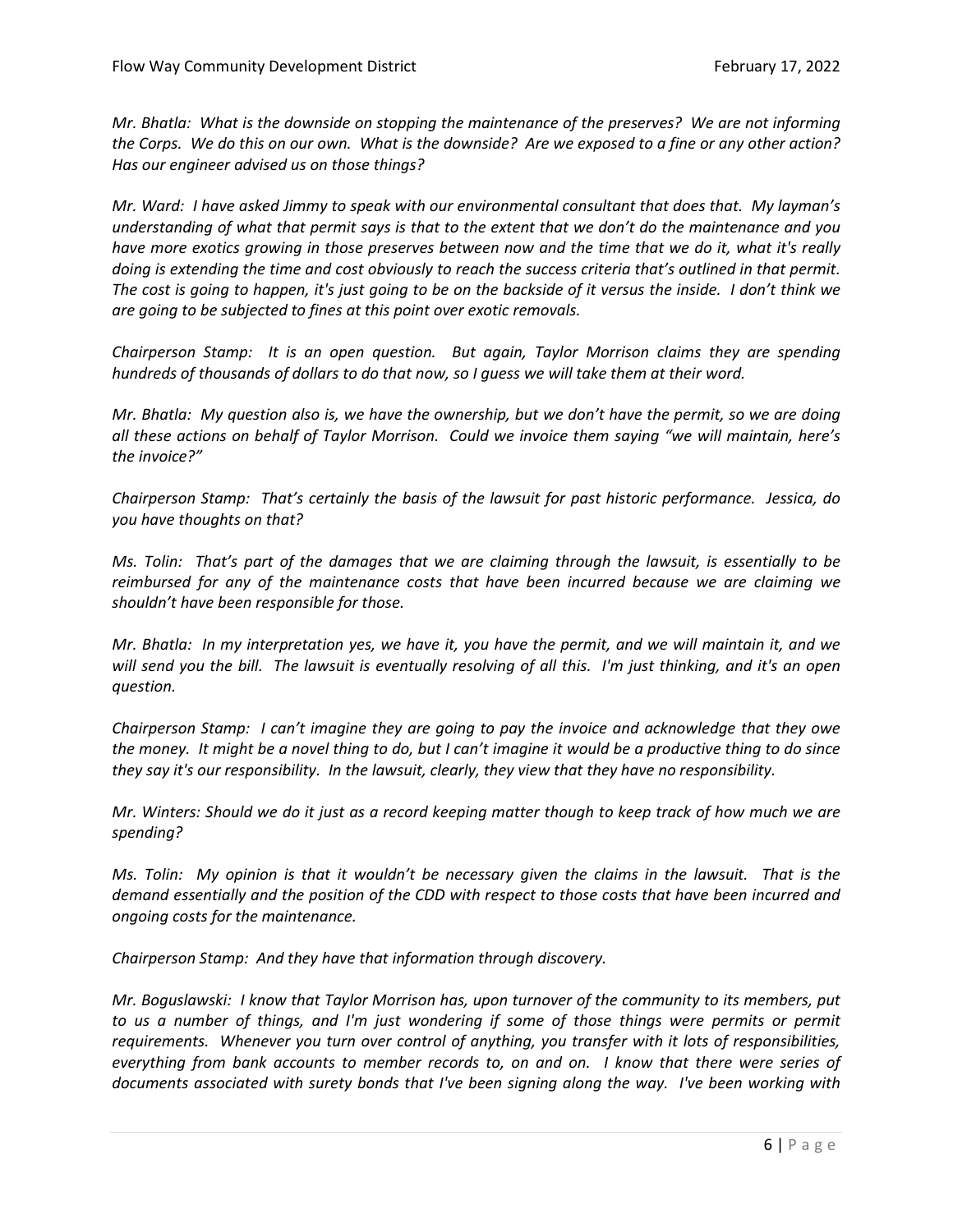*lawyers, both HOA and CDD as well, before I sign anything. I'm sitting here wondering about, before you conclude that Taylor Morrison still holds all the permits, we have to verify that.* 

*Chairperson Stamp: I think Jimmy has been putting together an inventory of all the permits and who's got them, and who's name they are in.* 

*Mr. Miller: The lawsuit that we have filed is all about the preserves and the transfer of the ownership, so we do have ownership whether we like it or not, and as such we become a successor in interest to those permits whether we like it or not. So, our name may not be on it as the permittee, but because they transferred title –*

*Chairperson Stamp: It was interesting at the deposition, Barbara Kininmonth referred to the CDD at least twice, if not three times, as the perpetual maintenance entity for the preserves. So, she may be wanting to throw it to you.* 

*Ms. Tolin: With respect to Tim Hall's deposition, one of the things that he had stated with respect to the preserves is that the CDD was initially going to be that interim holder of the preserves, but then it became the perpetual owner. Or they are wanting it to be the perpetual owner after the success criteria.* 

*Chairperson Stamp: Yeah, there is a difference between what he said and what she said. I agree. The bottom line is, we will listen to counsel, but I don't see a need to send them an invoice. They are not going to pay it. They've got the demand for the lawsuit, and we are certainly keeping track of all the expenses. It's not like they don't know.* 

*Mr. Bhatla: As far as ownership is concerned, it is very interesting. We talked to South Florida Water Management District, and we said that we wanted to transfer the water use permit over, and their question was "what do you own? You have to have proof of ownership of something that we can award you the permit. Unless you show us a document that you own something," so essentially, they just need to see, and I think Jim is going to be working on the ownership issue of all our assets. What do we own? We own only the pumps and the monitoring wells and the piping. We don't own the real estate. I don't know. All those issues have to be answered before we can have a permit transfer, and that was their take. So, it's very interesting. The other thing is, Taylor Morrison had approached the Corps to transfer the permit. The Corps said, "no, you still have five years to show the success, you will hold the permit." That was their take. On our side, our take is we have gotten the ownership, so we are assuming we have to do all those things, so I think all that has to be resolved through our counsel. What does the ownership in this case mean while the agency is indicating we don't want to transfer the permit to anybody else at this point in time, except Taylor Morrison.* 

*Chairperson Stamp: We have effectively, with the last amendment to the budget, defunded the preserves, except for the \$10,000 dollars. That's what the amendment did. So, we will see.* 

*Mr. Miller: With respect to ownership of assets, apart from the external preserves, the legitimate assets the CDD has, as the community progresses and the CDD issues bonds and buys assets and reimburses Taylor Morrison for infrastructure and they transfer the ownership of the infrastructure to the CDD, and the CDD now owns it, there has to be some documentation at the time these are transferred over to us.*

*Mr. Ward: Correct. From my perspective, it's clear what we own, or purchased, as a part of the bond process. The entrance is a perfect example because everybody sees that. The underlying fee title to land*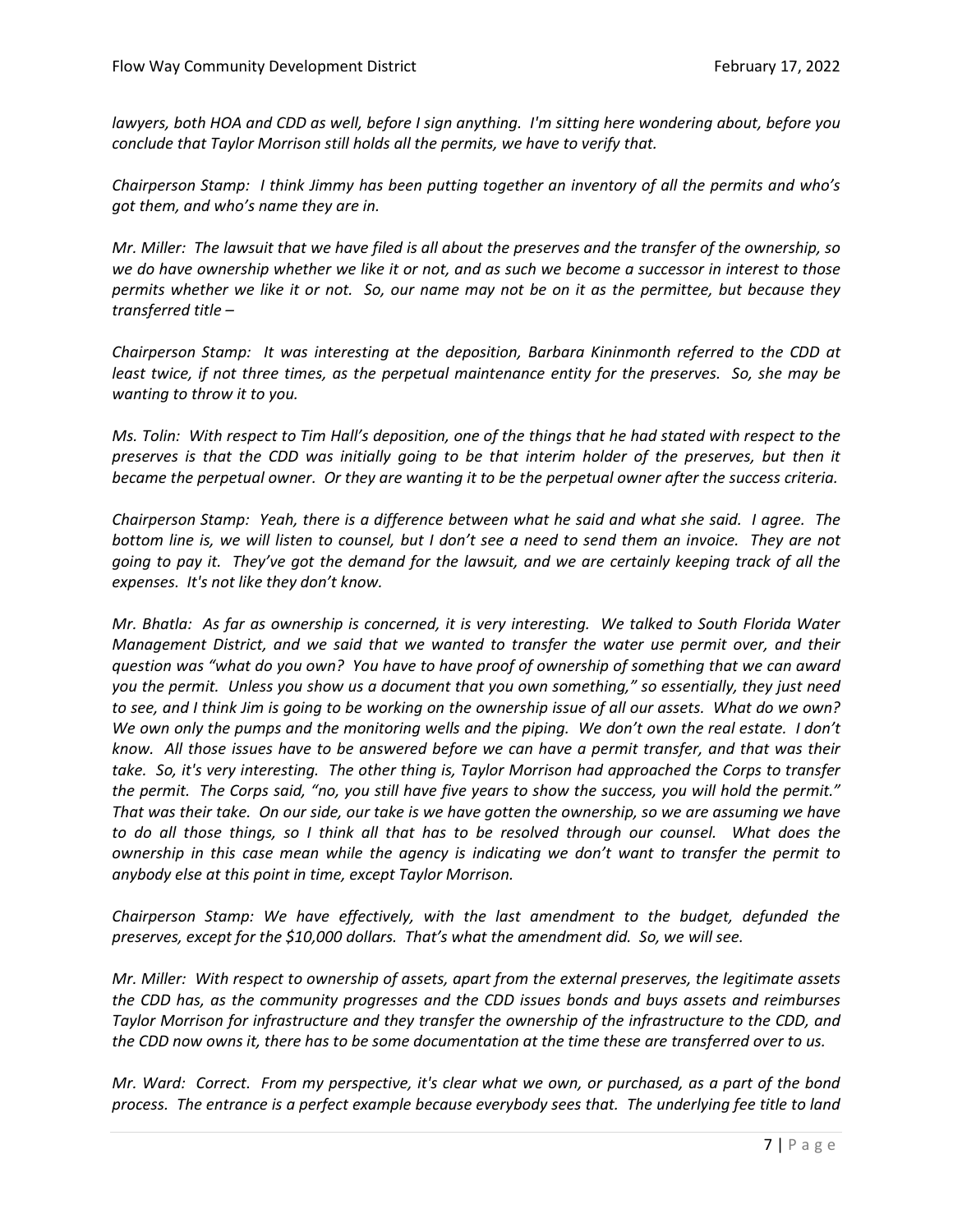*along the entranceway happens to be in the name of the CDD. The CDD acquired the landscaping for what I call the berm, the area from the bridge west along that way, but we own the underlying fee title to the rest of the area, but we weren't given a bill of sale for that, probably because we never bought it, but we own the underlying land. At the moment, I've said, don't worry about it. Let's leave it in the CDD, the bridge, the pavers, all that kind of stuff, because we own the underlying fee title of the land and it's not smart to split that baby right now, and we will do that, but at some point, we need to go back and clean some stuff up and recognize between the HOA and the CDD who is going to maintain it and do a document to that. That's a good example, but a majority of everything else, the lake, the water management system, the littoral shelves, the drainage pipes, the big assets, are easy to figure out. The pump station is a little more difficult because the land is in the HOA's name, the lake is in the HOA's name, but the District bought the asset, we paid for the pump station. So, it's a little convoluted in some instances, but it's not overly complicated to fix. It just isn't something that has to be done this second. We have other things on the plate. I'm getting to it. It will be 3 or 4 months when we get past the budget, and we will clean who does what to who over time.* 

*Chairperson Stamp: I asked Jim to start working on that list, and Dave Boguslawski and I have had conversations about it. At some point, several months down the road, we may have to trade some easements back and forth to clean up who owns what, who's going to take care of what, but we need to get through the budget first and then we can start cleaning stuff up.* 

*Mr. Bhatla: Another interesting thought is the Hatcher property and the permit. What do we own in the CDD? Only the pump station; everything else is owned by the HOA. We are only providing the water because we don't do the distribution of the irrigation water to homes. In that case, the interesting thing was, that permit, it goes until 2035 or 2039. Under the requirements, the amount of water to be pumped, it is below the reporting threshold, so the agency indicated don't change anything on that one. The question is who would want to hold the permit, HOA or CDD? We will have to clean that up too.*

*Mr. Ward: All of that has to be cleaned up, yes sir.*

## **SIXTH ORDER OF BUSINESS Staff Items**

- **I. District Attorney – Woods, Weidenmiller, Michetti, & Rudnick**
	- **a. Status Report on Litigation**
	- **b. Non-Binding Arbitration Hearing - February 28, 2022**

*Ms. Jessica Tolin: An update on where we are at with the depositions. The deposition of Barbara Kininmonth was taken about a week ago. She was the corporate representative of Taylor Morrison of Florida and Taylor Morrison Esplanade. Her deposition was fairly short, primarily because she was designated only for a limited number of topics, including things like the maintenance work or mitigation work being performed in the preserves and the discovery requests in the lawsuit. All of the main issues that are really the center of the lawsuit in the claims, those are topics that the other corporate representative, which is the attorney Michelle Diffenderfer, will address for Taylor Morrison of Florida and Taylor Morrison Esplanade. Her deposition is March 1. Her depo will be taken the day after the non-binding arbitration which is still set for February 28. The only other thing I wanted to mention is, we sent out some additional discovery recently to Taylor Morrison, both the Taylor Morrison entities, primarily concerning what type of work they are doing in the preserves, who is doing that scope of work, and how much has been expended on that.*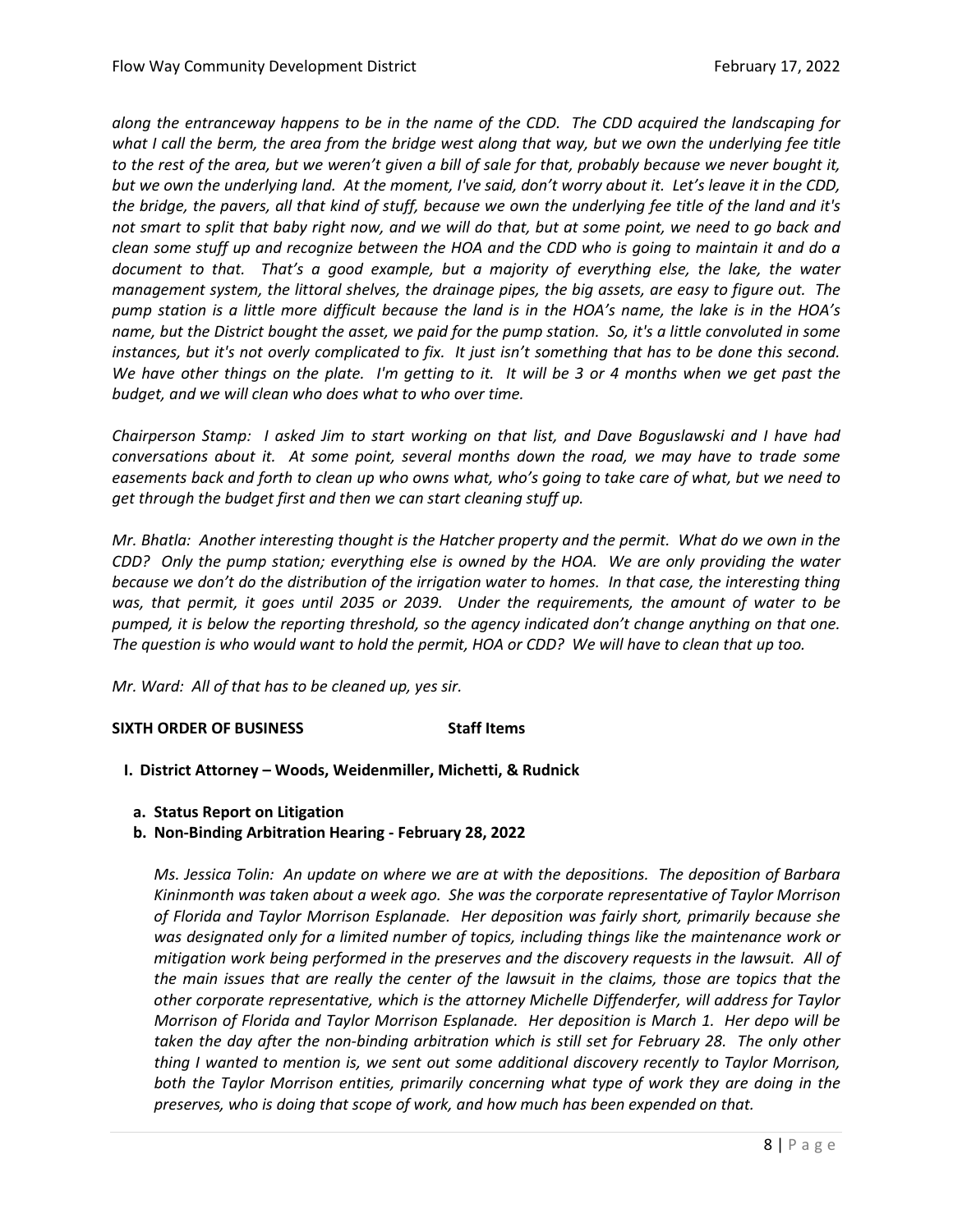*Chairperson Stamp: To that last point, the law firm did send out a letter to Taylor Morrison asking for all of that information as well and informing them that they have not notified us, they are trespassing, and they should coordinate with Jim what they are doing, when they are doing it, so we are aware. Again, she claimed that they had some permission from somebody to be out there but didn't know who.*

*Ms. Tolin: If you are contacted Jim, just let us know as well.* 

*Mr. Bhatla: Is there anybody involved in the deposition from Taylor Morrison from the corporate office? This is the Florida Corporation that they had. My intent in asking that question is, is the corporate office aware that we have this lawsuit?*

*Ms. Tolin: I don't know the answer to that because that would be someone within Taylor Morrison and I don't know who they report to or who has to be involved on their end once litigation is brought against them, but the two entities that we are suing in the lawsuit, those are the ones that are, for purposes of a representative being present at a deposition, they are present on behalf of Taylor Morrison of Florida, Inc. and Taylor Morrison Esplanade.* 

*Mr. Bhatla: So, really there is no attorney involved from Arizona?*

*Ms. Tolin: I don't believe any of the attorneys are involved from Arizona. They have Florida attorneys representing them in the case. Now whether they have some in-house counsel somewhere, I'm not sure. But it's Florida attorneys in the case.*

*Mr. Bhatla: Okay, because as a side issue, the corporate Taylor Morrison, they have embraced the ESG policy (Environmental Sustainability and Governance), and they have a very big deal about it because the investment community really depends on that investing in Taylor Morrison. That's at the corporate office, and I'm just wondering if the news has ever gotten to the top. That was my interest.*

*Ms. Tolin: It wouldn't have come from our office if it did. My assumption would be it came internally from within Taylor Morrison, if at all. I'm just not sure.* 

*Chairperson Stamp: From an ethical standpoint, I don't think we could communicate over their head, or shouldn't communicate over their head.* 

*Mr. Bhatla: True.*

*Mr. Miller: Apart from the lawsuit which we have already filed with respect to the preserves, we have been discussing an additional lawsuit with respect to these maintenance issues, which we were discussing earlier. Where are we with putting together that lawsuit.*

*Ms. Tolin: With that lawsuit, we are working with the HOA's attorneys as well because if we are going to bring a suit on construction items and maintenance items, as I understand it, the association is also in the process of a 558 notice of claim as well. So, it makes sense if both entities are going to have claims relative to defects and maintenance of property within Esplanade, that those claims be brought together in a suit.*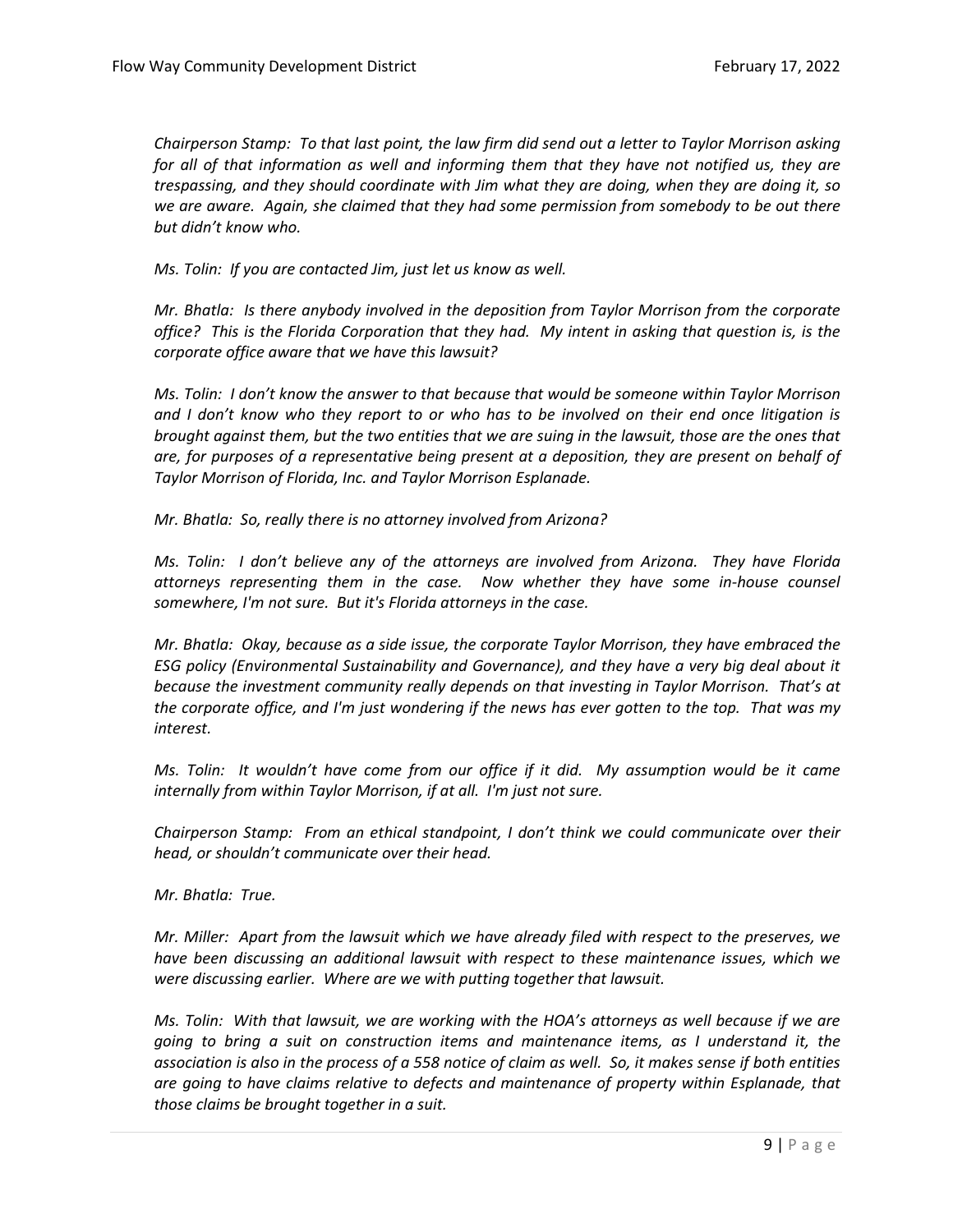*Mr. Miller: What comes to mind is that it's only since January 1 of this year that the CDD has taken the ownership responsibility of maintaining these assets. Prior to January 1, it was the HOA's responsibility. With that in mind, is it really the HOA that should be suing Taylor Morrison and we are joining them? If you just follow the contracts, isn't our beef with the HOA, and the HOA has a counter beef with Taylor Morrison?* 

*Ms. Tolin: So, the reason the HOA would be involved is because of the ownership of the various items that are alleged to be defective. Some of the items are HOA items, common property, that should be brought by the HOA, the party withstanding, to bring those claims. For those that are CDD owned property items, or potentially that are a maintenance responsibility item, those could be brought by the CDD, but it is a lawsuit I think you would want to bring in conjunction with the HOA.*

*Mr. Miller: I really like the cooperation aspect of it, but since we had a contract with the HOA, do we have standing to go after Taylor Morrison for the HOA's failure?*

*Mr. Bhatla: I think it is a good question. Would the counsel advise us to take a defective property and take ownership because it's coming basically secondhand to us? The HOA has issues with Taylor Morrison and are we being advised to step in and assume ownership of the property which in my mind is a defective property.*

*Chairperson Stamp: Let me jump in for a second. We had an audience member here a couple of months ago that made it sound like we had an option. This came to us by operation of law. We didn't have an option to negotiate with them on whether we wanted it or not. It was basically a here-catch. Even though we had a nominal fictitious contract with the HOA, of course we had \$10 a year which we never even paid them, to do all this maintenance when it was Taylor Morrison, that's still our property, and just because we hired the wrong vendor to take care of it, still we were the ones damaged and I think we still have a cause of action. I understand your point, but we hired a bum contractor to take care of it and they obviously didn't.* 

*Mr. Miller: That's my concern. Do we chase the bum contractor or we do we chase Taylor Morrison? Do we have a standing to go after Taylor Morrison?* 

*Chairperson Stamp: It was still our property which was damaged. I understand your point.*

*Ms. Tolin: That goes back to the owner of the property. Depending on which property you are referring to it may be the CDD that's better suited to bring that claim, or it may be the HOA that's better to bring that claim, just depending on what particular item it is.* 

*Mr. Miller: Lake bank maintenance. The HOA contracted to do that and didn't, so who's our beef with?*

*Ms. Tolin: Well, at the time, Taylor Morrison was also in charge of the HOA, so that's where – I think our initial thought with a lot of these items was that it's the developer that the claim would be against, which is why the 558 notice was sent out.*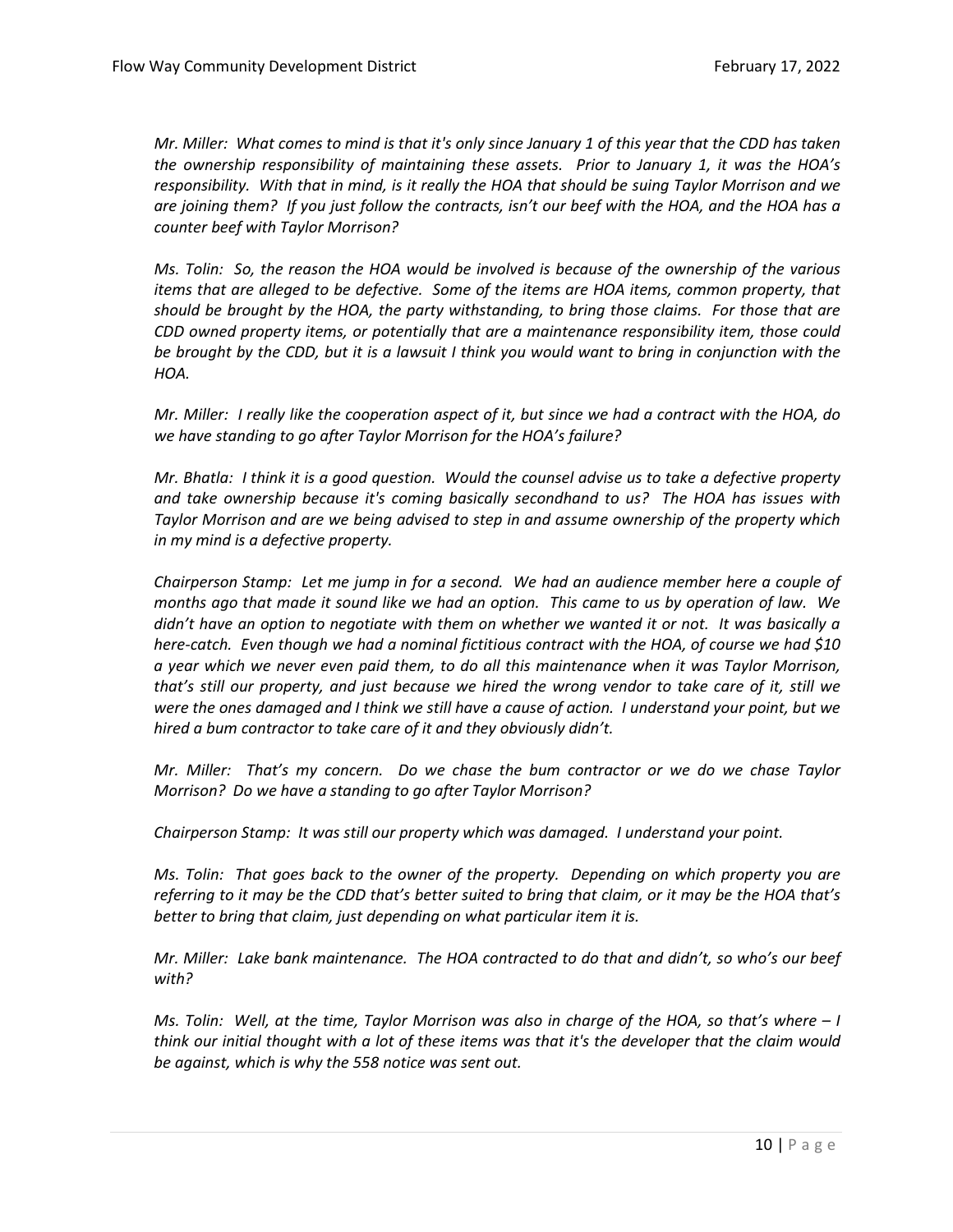*Mr. Miller: We can look through the HOA because of the developer board members and go after the developer?* 

*Ms. Tolin: From a practical standpoint you would want to think about suing and the effects of what a lawsuit against the HOA would look like. Because you both have the same constituents. I think that if there are particular items that you are contemplating bringing suit against Taylor Morrison for, that involve the HOA, I would say to give Greg or I a call so that we can discuss, and we would likely want to bring in the HOA's attorneys as well to discuss with them what the best way to proceed is on those.*

*Mr. Miller: I think that would be a good idea, getting together and deciding. I'd hate to get this thing up to the court and the court just throws it out because we are chasing the wrong person.*

*Ms. Tolin: There are no construction defects as part of this current lawsuit that you have against Taylor Morrison. We attempted to bring a claim for that, and the court basically said no, you can't do that, it needs to be brought as a separate suit as it's based on a separate set of underlying facts. That's where the HOA was also sending out a 558 notice to Taylor Morrison for their particular items, and as I understand it, they are still in that process.* 

*Chairperson Stamp: We have been having talks about this. This has been an ongoing discussion. Keep in mind that if we sued the HOA and won, the HOA would have to assess the members to pay us, so that's why we are cutting through the corporate veil to go to Taylor Morrison.* 

*Mr. Boguslawski: The HOA board can meet in confidence with the attorneys. We don't have to have public meetings and then go into executive session, which is the preferred way to do this. There is coordination going on between the attorneys and to the extent you all have ideas in public session here, your attorney is taking them all in, which then can feed into a process attorney to attorney and evaluate them. We as the HOA are going through the experts, making rounds, golf course, the audit and the audit is coming, we are then going to package it all up and see what we've got and then we would go through the process with Taylor Morrison per the law. There are regular conversations going on behind the scenes. We have HOA counsel. We have litigation counsel.* 

*Mr. Bhatla: It seems to be, at least, that the lead in the lawsuit should be HOA. We are essentially supporting them. The impression I got from the counsel last time, we are the lead agency, and the HOA also has issues to resolve. It appears to me that the HOA was the owner, so they have all the issues. They have the primary, and we got it because we had no choice, so we would be the secondary. It's an issue of who is taking the lead.*

*Chairperson Stamp: I understand your point and don't disagree. I think what Greg was referring to the last time was the underlying suit; we are definitely the lead on that, and we actually named the HOA as a defendant. They will be switching, I assume, sides to join us. We only sued them because we thought that they were an indispensable party that had rights that might need to be litigated. On the 558 action I think we are at least equal partners, and you may be right on who we call the lead on that because definitely the damages that I assume the HOA will be seeking are probably a lot bigger than the damages we will be seeking, so you may be right on that, but the judge wouldn't let us put them together, so there are going to be two different lawsuits at least out there.*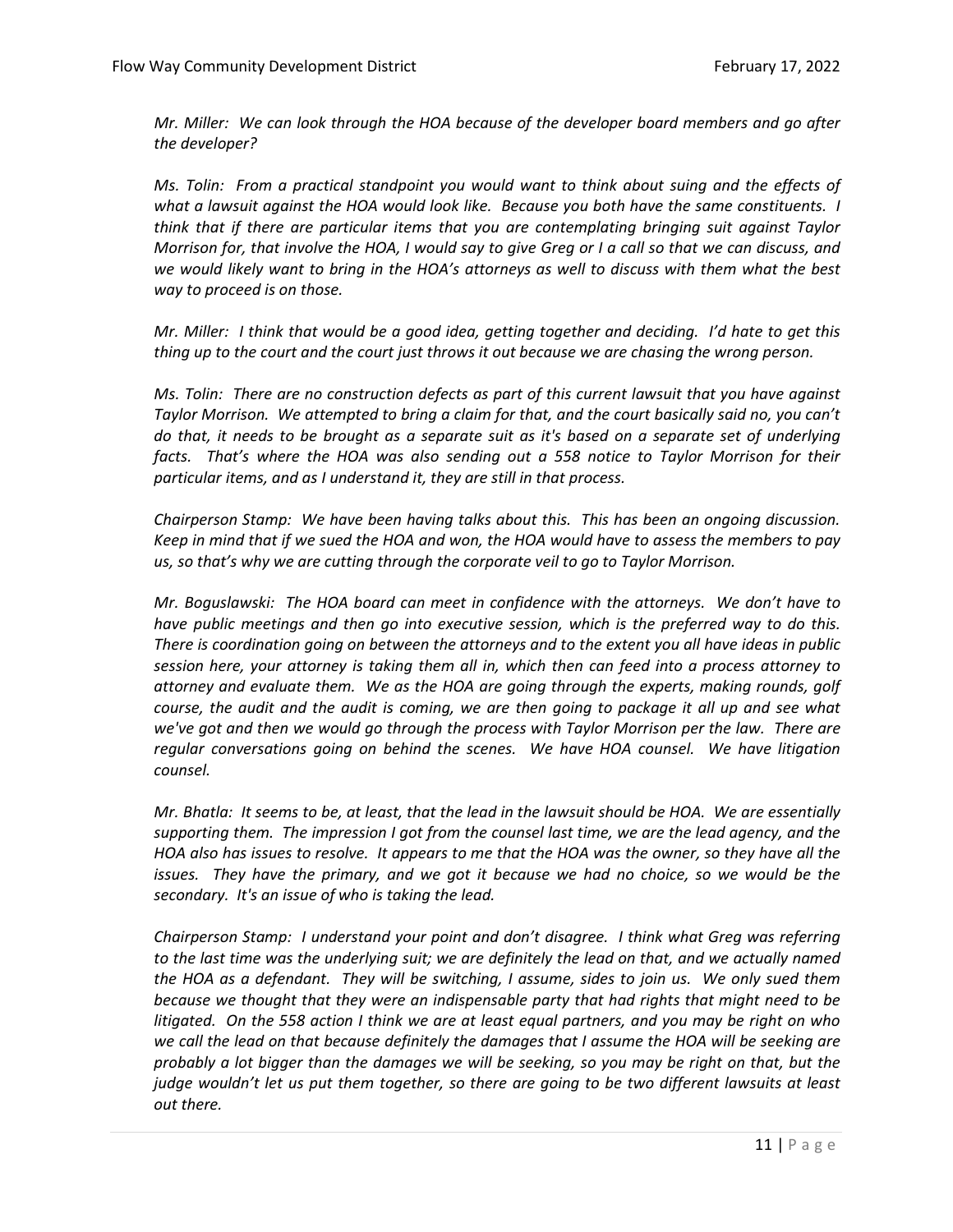*Mr. Bhatla: I had also gotten the impression that the HOA was more deliberate and slower in this action, and it was a concern. That's another piece of input.*

*Chairperson Stamp: Their turnover was several months after our turnover. We turned over in November; the residents took control and didn't take control until May 31 of the HOA. So, they are definitely behind and catching up in putting things together. The ETF, the Esplanade Transition Fund, was helpful for both us and for the HOA, but if it had been 3 or 4 times bigger it might have helped a lot too. They are in the process of catching up, but they haven't had the time like we've had.* 

*Mr. Winters: Is the solution just to name the HOA as a named party, just like we named the Army Corps of Engineers.* 

*Chairperson Stamp: They are not a named party in the lawsuit, the Corps is not. We could not name them as a defendant and then be co-plaintiffs with them. Our intention is, at this point, that we will join them in the 558 lawsuit, both of us together. I understand they will be at the table at this point with us. Now, Taylor Morrison might file a cross claim saying no, it's those guys sitting next to you who ought to be paying. That could happen, but I don't think we would initiate it.* 

*Ms. Tolin: Yes, we would be filing the lawsuit together.*

*Mr. Miller: Do we have a forecasted date for that?* 

*Ms. Tolin: Not at this time. I believe we are waiting to hear more from the HOA.* 

*Chairperson Stamp: I think we pretty much have our 558 claims T'd out, but again they haven't been able to put things in motion as quickly as we could.*

*Mr. Boguslawski: Our deadline is 3 years from now for our claims. We are going to beat that by a mile. We are in the stage – Taylor Morrison's financial audit through May 31 is still not done. The auditor is still telling us to make entries we don't agree with for our books. So, we are asking for clarification of that. Until that happens, and there's lots of back and forth on that now, until that happens, our auditor can't get going. That's going to be the trailing issue. The other issues are proceeding along. This is not an issue about rushing into it. This is an issue of entering the fray when you are ready to enter the fray. Make sure your witnesses have done their homework and make sure you put together the best case you can. There is enormous coordination going on and you need the agreed party being the lead. That's part of the reason why we've got the attorneys we've got collectively working on this thing. A lot of the coordination is between them. At the right time, fortunately it is a public process in your setting, and at the right time there's going to be talking to do. In the meantime, what I would advise is you keep raising your questions because you have Jessica soaking things up like a sponge and that's a good thing. Let's allow them to be the lawyers and us be the businesspeople.* 

*Mr. Winters: Are we able to move forward with our construction defects claim before the HOA is ready or are we supposed to wait until the HOA is ready?*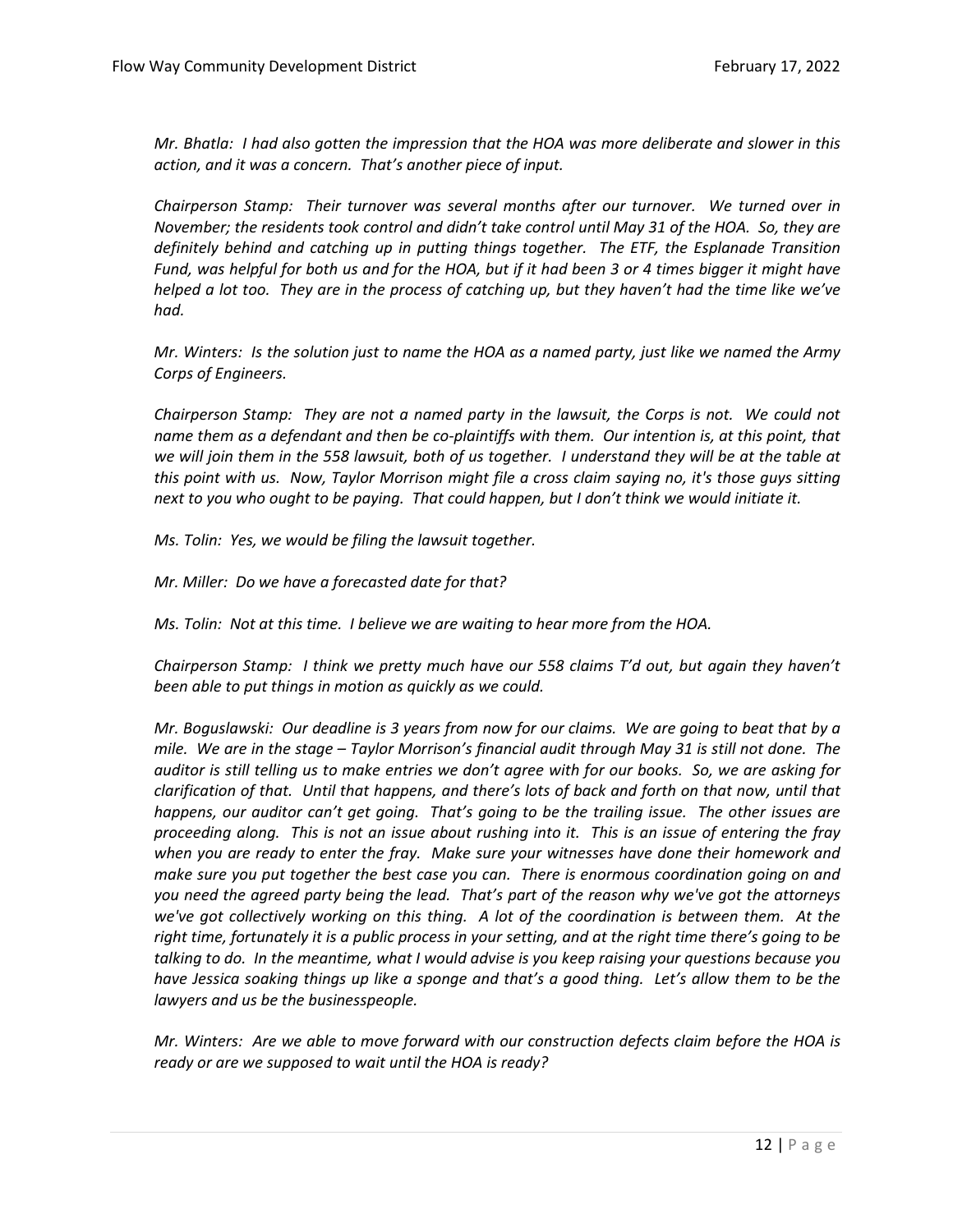*Chairperson Stamp: We could, but it's the advice of counsel that we would be better off with more leverage, going in together. We could file ours today, in essence. But then again, keep in mind, that would also entail us hiring a bunch of experts with money that we don't have, to get ready for that lawsuit once we get started down that road. So, it could be a while.* 

*Mr. Boguslawski: One more thing. You've filed your 558 with Taylor Morrison which caused us, the HOA, to take a part of our 558 and file it early.* 

*Mr. Miller: What's a 558?*

*Ms. Tolin: 558 is a chapter in the Florida Statutes and it particularly pertains to construction defects where you have to give the contractor, in this case the developer, notice of what the defects are, and it's a prerequisite that you have to do before you can file a suit against them. There's a particular time frame that has to be met, and so when we say our claims are ready to be filed if we wanted to, it means the deadlines under that process have since passed for us. So, we could theoretically file a claim early, but for all the reasons we have been discussing, it would be our advice to wait so we can coordinate further with the HOA.* 

*Mr. Miller: I'm hearing the joint lawsuit seems to be in the distant future, but I say, let's do it now.* 

*Mr. Bhatla: We had better be prepared to beef up the fees in the budget and the assessments because we won't see any money coming in soon. I think be prepared for increase of fees.* 

*Chairperson Stamp: Best case scenario for the one lawsuit that has been filed, we go to trial in June, which I don't think will go in June.*

*Ms. Tolin: It could be July or August.*

*Chairperson Stamp: Then nothing prohibits Taylor Morrison from appealing any adverse decision, so we could be several months before we see anything, even if we are successful at every stage. You are right, this is not going to be quick cash. And Ron, part of the 558 is you give them a period to cure in case they say "hey, you're right, we did miss that." That's why there is a time period built into it.* 

*Mr. Miller: Has that period expired for us?*

*Chairperson Stamp: For the 558 claims we have made, it has expired.* 

Discussion ensued regarding whether to move to file the 558 lawsuit immediately.

*Ms. Tolin: I would advise against that.* 

*Mr. Miller: I will withdraw the motion.* 

- **II. District Engineer - Calvin, Giordano & Associates**
	- **a. Preserve Tree Removal**
	- **b. Strategic Operational Plan**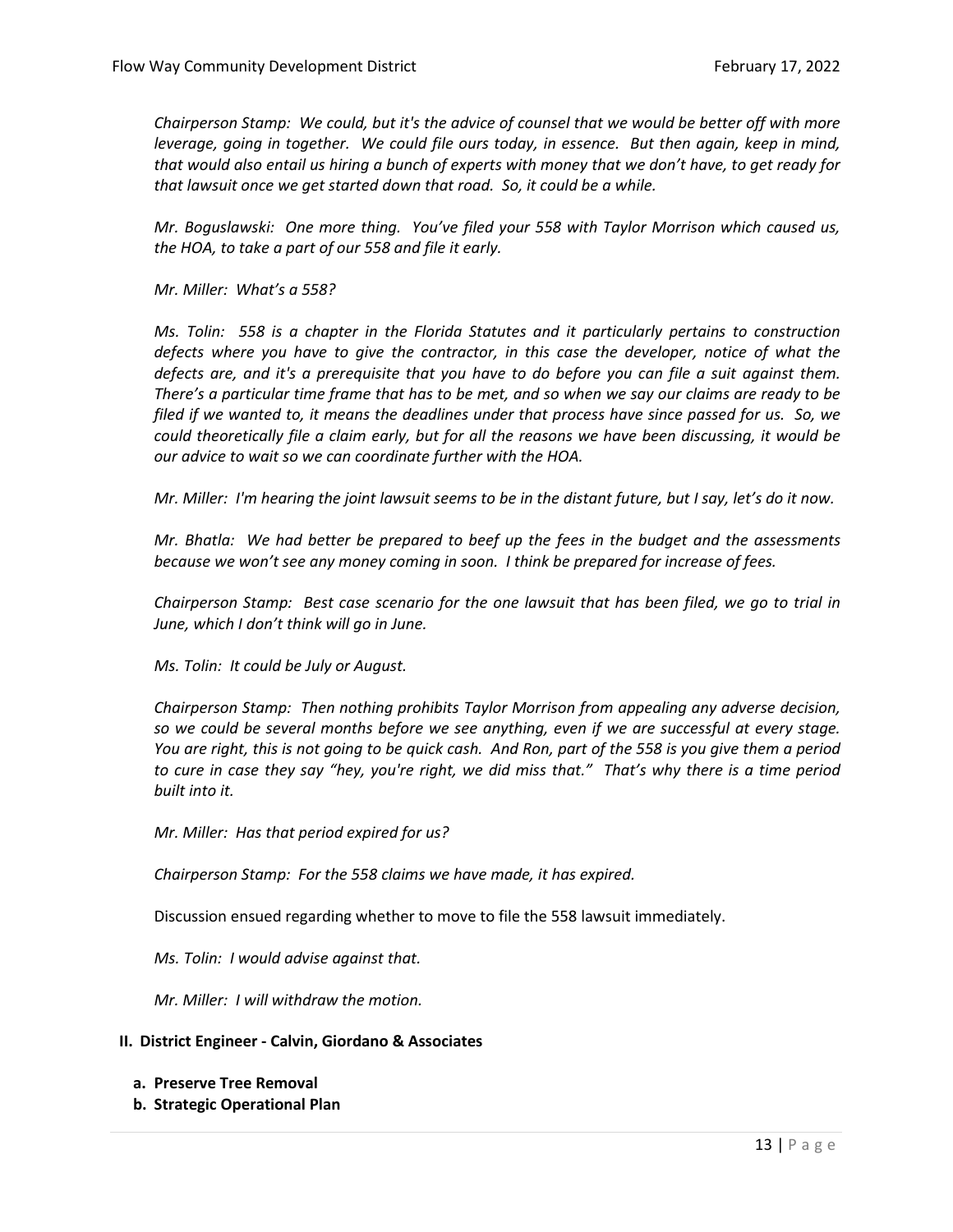- **c. SFWMD Water Use Permit Transfer**
- **d. Preserve Area Fire**
- **e. 20-year Stormwater Needs Analysis**

*Mr. James Messick: I have put together an engineer's report for February. It's got four items on it. Three are just updates with one new one at the end. The first item is a little update on the preserve tree removal. As you know, we met with the District last month. They agreed about half of the trees were acceptable. We went ahead and resubmitted our plan and since I've prepared this engineer's report, I've found out that the District approved our plan to remove about half of the originally proposed 30 trees. We've sent out plan approval to a contractor just to confirm prices and we will start addressing these items in the future when we have the budget for it. The second item is just a Strategic Operational Plan update. Basically, we have investigated all of the CDD assets. We've completed our investigations. We are now in the process of wrapping up our reports which I'm day to day working with Jim to get these drafts completed. We are really close on a lot of them. We just finished investigations on the littoral plantings, so now we can finalize different segments of different portions of each report. I hope to have those done in the next couple of weeks. The asset vendors list was updated so the Everglades Pine Straw mulching p.o. is scheduled for the next fiscal year. They won't have to do anything this year. The third item is the SFWMD water use permit transfer. Supervisor Bhatla and myself attended a preapplication meeting on February 9th with the Water Management District where we spoke with a gentleman who went over the process with us. We had several questions for him. I think it went pretty well. We learned a little bit about the overall consumptive use individual permit that's part of the District, but we also learned a little bit about the general permit that's on the Hatcher parcel and as Supervisor Bhatla mentioned, we could modify the permit to bring both permits together, but if we do that then there's a reporting requirement that gets added onto the current individual permit reporting, so there is additional cost that's really not necessary since it's a small amount for the Hatcher property. There's a transfer. It typically takes 1 to 2 months to do that transfer. We did have a question about what the recorded copy of documents effectuates in transfer of ownership would be allowed, and we've reached out to another Staff member at the District to try to inquire about that and we are waiting to hear back from them.* 

*Mr. Bhatla: Jimmy, it was a very good meeting. I think you did extensive preparation, and we got a great deal of very good input and I think the most significant thing we learned was we were not using the well water. That set alarms because it's the only source of water we have. The lakes have been going down very much and we need to pump the amount of water we have allocated so that we have enough water. In addition, if we don't pump, the wells could get silted and it costs a lot of money to develop them and in extreme cases to drill new wells. We don't want to be in that position. As I understand, I talked to Jim, and he took the action to start pumping the wells. I think it is a good thing for HOA and us. We had a good meeting and they expressly indicated that they were glad we came in. He says it is a very useful thing to do, so that the application process is smooth and also, they can clarify any doubts and so forth.* 

*Mr. Messick: It was a good meeting. You bring up a good point. I did speak with my Staff and the District believes we are not using the recharge pumping at all to balance out the lakes, and that that's natural flow from the water table into the lakes, it's not necessarily true. Apparently, the flow meters on those pumps are just not being read and working, so that's something we've addressed and will have to replace in the future, but they are not exceeding any kind of permit allowance for the recharge pumping requirements.*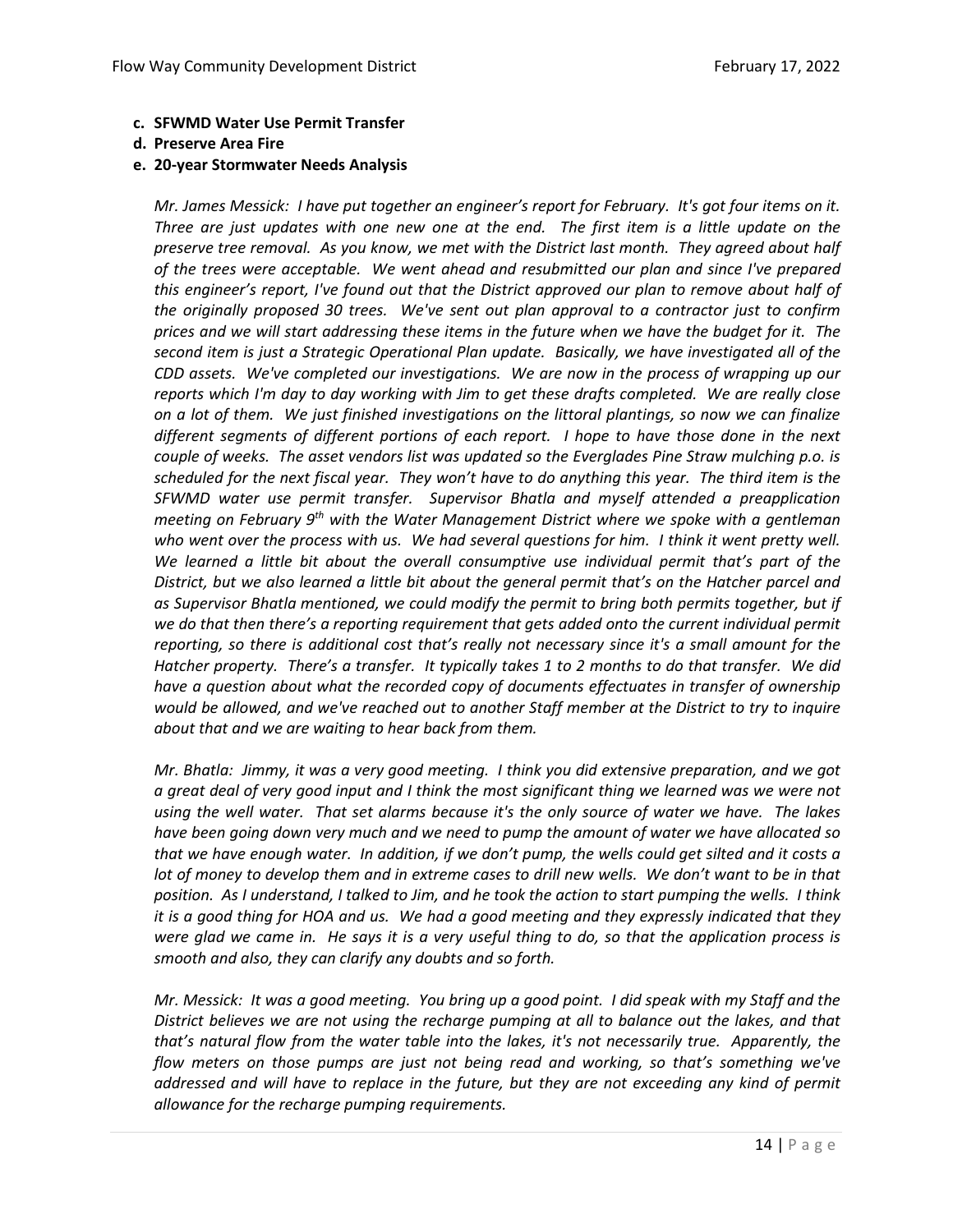*Mr. Bhatla: But the concern is the water.*

*Mr. Messick: We are exceeding the annual allocation over several months in 2021 and that's something we will have to address with the HOA and sit down and talk to them. My understanding is, based on Mr. Bhatla's description to me, is that each homeowner has a controller, but the HOA has access to those controllers, so if we can look at the numbers of what we are exceeding and what we're allowed, especially at final buildout once these carriage homes are completed, then we will have to make sure we don't overirrigate based on this permit. If we are going to transfer it to our name, then obviously they can come to us and request we meet permit conditions. The last item is a new item, Golf and Country Club Staff was retrieving golf balls from the southeastern corner of the aqua lake driving range when their golf cart caught on fire in the path that separates the preserve from the lake. No one was hurt and the fire department was called out to extinguish the fire. I did include some pictures that were provided and an email chain between the Board and the District Manager. No remedial efforts are necessary. The tarnished area should be overgrown with new ground cover in the next several months. You can see in appendix C the pictures of the golf cart on fire, and some of the aftermath, and cleanup that had to be done in that area. The fire did create a line of communication on what may be able to be done in the future and I reached out to the District about what would be allowed. Similarly, to the tree removal, there is debris cleaning in the preserve areas, and we can certainly request from the District any type of removal of downed trees or debris. We can put together a report for you and submit that for approval, and with the certain amount of money which would have to be allocated, which I am not sure we have anything in our budget for, we can start cleaning up debris and trees in the preserves. It is something we can do should you want us to pursue that.* 

*Mr. Bhatla: Jimmy, our concern is all our assets are properly insured to the extent that we want to have risk mitigation.* 

*Chairperson Stamp: Jim is going to cover that with the District Manager's report.*

*Mr. Martinn Winters: When do you think you will have your report on the assessment of all the work that needs to be done on the front entrance HOA property?*

*Mr. Messick: I'm planning to have my draft reports to the District Manager for his review by the end of this month. Maybe the first week of the next month. I'm really trying to get those done next week and the week after. When you all will be able to see it, Jim can answer that.* 

*Mr. Ward: Contextually, Jimmy's reports are going to feed into the preparation of the 2023 budget, so once I have his initial draft of the documents, he and I will review them. To the extent there are any changes that we need before it comes to you, we will go through that. I will then take that information and include it in your 2023 budget and your longer term capital plan, and the entire thing will come to you at the next meeting. At the very latest it will be your April meeting. There is a short window between the time he will give it to me and the time I will have to produce an agenda for you, so with luck it will be in March, but more likely it will be your April meeting.* 

*Mr. Boguslawski: I'm under the impression that we went through the process of smashing everything together and handing it to you in part to help sort things out. What it is that the CDD*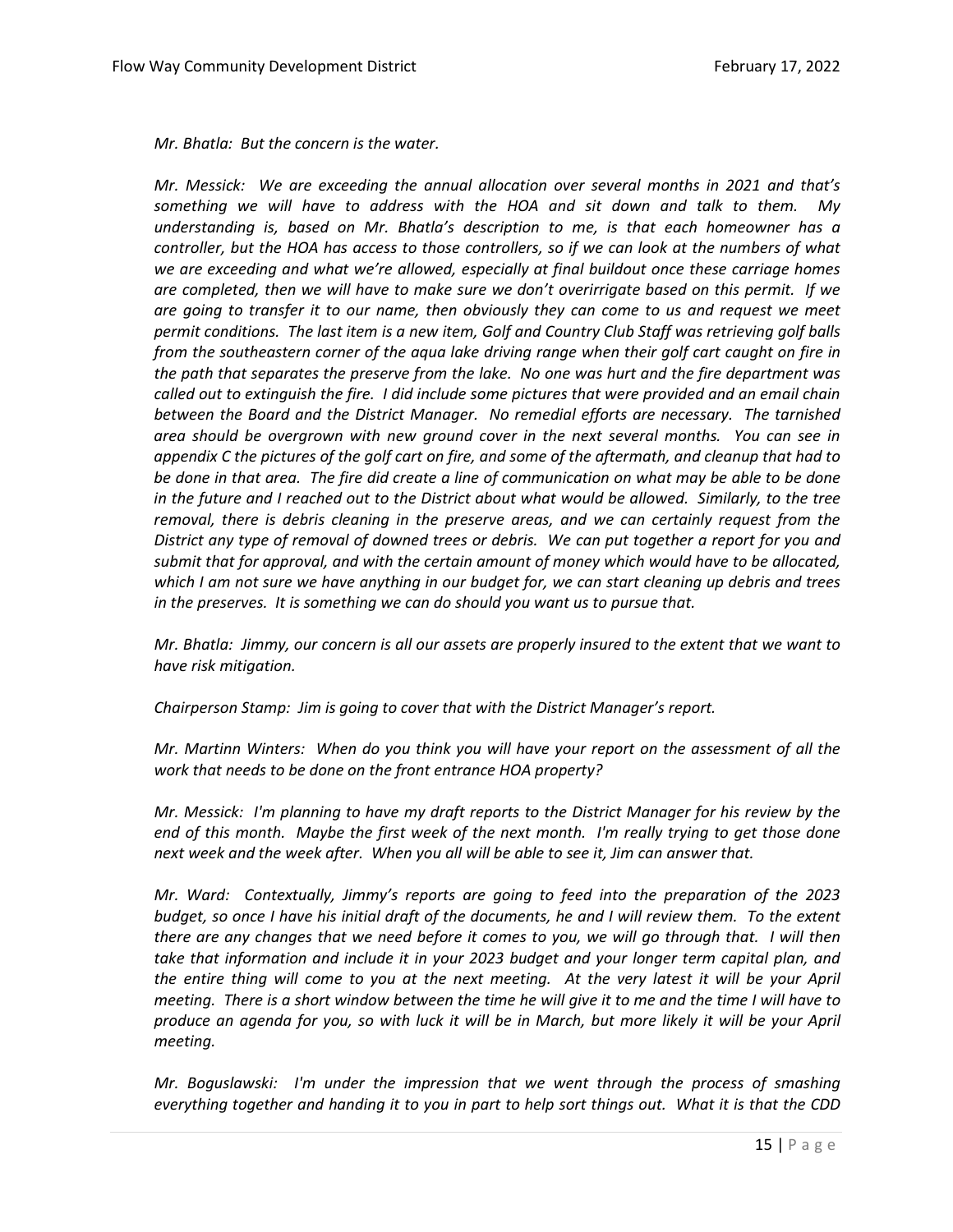*should maintain, should own, should have the permits for, and what should be HOA owned, maintained, etc. Ideally there would be a nice separation. I'm under the impression we are going through that process before both of our 2023 budgets happen so that you can budget for the right things, we can budget for the right things, and at least I'm hearing a couple of things in this meeting that cause me to think you are putting budgets ahead of the separation.* 

*Mr. Ward: Our budget process is way ahead of your HOA process. We have to get a budget adopted basically and approved by the Board probably in April or May in order to go through and do a public hearing in June or July. At the very end of the day, the Board has to adopt a budget at the latest at their July Board meeting in order to hit the November tax rolls. My assumption, and I understand what you're saying, is that the delineation of the assets, who does what to who, in my head I'm relatively clear on what we are doing right now. If we decide to put it back in the HOA, we do it in 2023 or 2024, it doesn't really matter, but they are pretty clear at the moment that it doesn't matter if we keep all of the stuff that we've already taken over to me. It's a very clear delineation of the assets themselves. If for some reason you want it back, you can have it, but at the moment I don't think it's a problem moving forward the way I'm moving forward unless you decide you want to change it somehow.* 

*Mr. Boguslawski: I'm not trying to force anything, I'm just hearing about the pressure you're going to have, and we know that there is going to be some ongoing movement followed by changing who owns things, like the bridge and the pumps and I just think the sooner we can get to straightening all that out, and having a planning basis together, I think that's going to be a good thing. If that is not doable before your April timeframe, I would hope we could be at the final budget that you all have so that maybe you could knock some parts out and we could put some parts in.* 

*Mr. Ward: That, we can do.* 

*Chairperson Stamp: We are going to leave a lot of things unfunded, so if we are able to pass some costs back to you, we can pick up stuff that we are going to leave on the table right now. Jim has to present to the Board a budget proposal by the 15th of June, so we won't adopt it at that point, but –*

*Mr. Ward: That's my statutory deadline, but in Collier County, because I have to certify tax rolls in August, and I know we have to do mailed notice this year to all residents of our public hearing, that's a 45 day process to get those mailed notices out. I need 60 days before that in order to at least get the budget and go through at least one workshop board meeting in order to get it approved to go to the public hearing, so we are on a very tight time schedule. July would be an unbreathable time for me to get assessments on the rolls. I really want to get this done before then.* 

*Mr. Miller: One of the things you did on the map, Jimmy, was to show where the littorals are permit required and that's very good, thank you. Does that mean that those are required in each lake? You can have more, but you can't have less than that?*

*Mr. Messick: Correct.*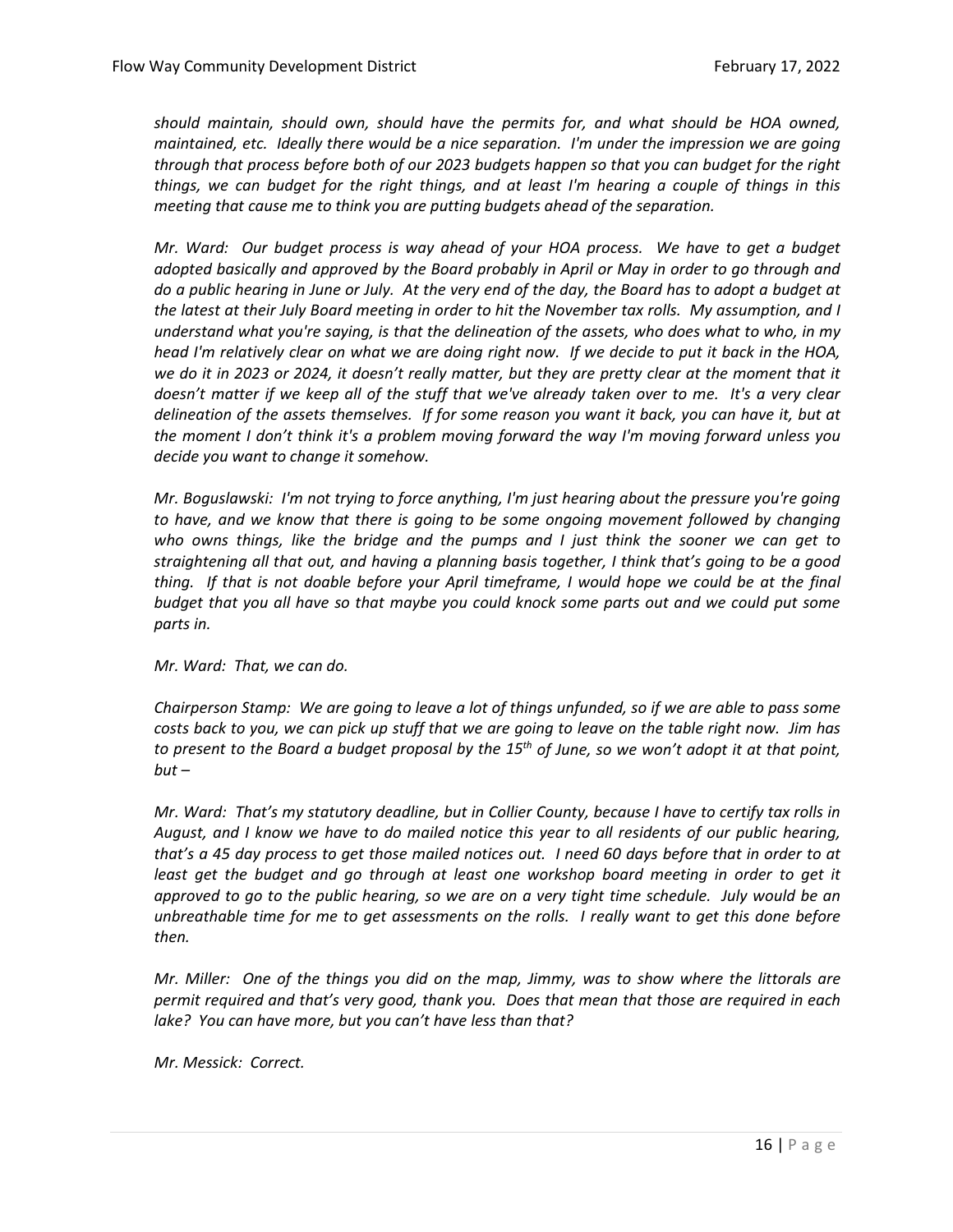*Mr. Miller: With respect to where the littorals are shown, does the permit require they be in that exact spot, or could we move them?*

*Mr. Messick: Yes, you can move them around as long as they meet the minimum length of littorals on the lake bank per lake, not overall. You can see on lake 22, there are no required littorals.* 

*Chairperson Stamp: We are hoping to get the maps up on the CDD website soon.* 

### **III. District Manager – JPWard & Associates, LLC**

- **a. Internal Preserve – Golf Cart Fire (Insurance and Liability)**
- **b. Financial Statements for period ending January 31, 2022 (unaudited)**

*Mr. Ward: The only thing I had for you is I wanted to address the insurance issue with respect to the fire that happened. The District is fully insured with liability insurance for the fire that occurred, and we would have been fully protected including any physical damage to property that would have been done as a result of that. I can tell you, irrespective of this, we are going to be updating our insurance going forward to deal with some issues that are coming into our realm this year. For example, the pump station, the bridge, that all needs to be insured, but at the moment, with respect to the entire water management system, you are fully insured, including the preserves from a liability perspective.* 

*Chairperson Stamp: Don't we have a cap on liability for sovereign immunity?* 

*Mr. Ward: We do have sovereign immunity limits. The legislature has loosened those limits to the benefit of other parties, not the governmental agency. We do have some limits with how you sue a District and what that is, but generally speaking our insurance covers any of the sovereign immunity issues that we may experience.* 

### **SEVENTH ORDER OF BUSINESS Audience Comments**

**Audience Comments: Public comment period is for items NOT listed on the Agenda, comments are limited to three (3) minutes per person, assignment of speaking time is not permitted, however the Presiding Officer may extend or reduce the time for the public comment period consistent with Section 286.0114, Florida Statutes**

Chairperson Stamp asked if there were any additional comments or questions from the Board Members or audience members.

A conversation lead by Ed Staley was held regarding the success criteria of the preserves which was largely (indecipherable).

*Mr. Staley: -- doing something to determine the status of 1, 2, 3, because if I remember success criteria, it's not precise, but it's not totally imprecise either. A certain percentage of the good stuff and a certain percentage of (indecipherable), so is somebody looking at where we are on the preserves? We were told in an email by Tim Hall that not that long ago only the internal preserves had met success criteria. None of the external preserves had met the success criteria even though they had been there for years.*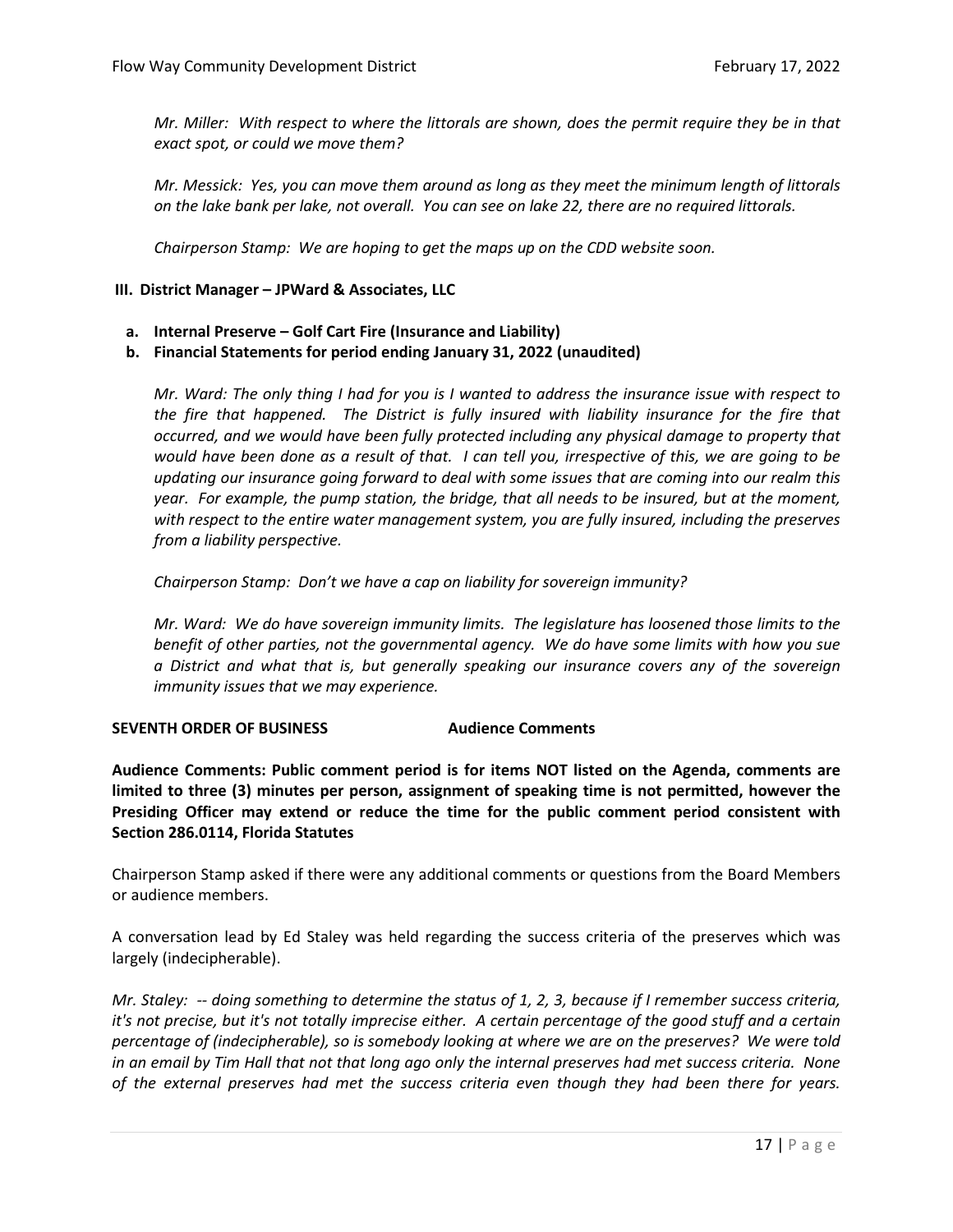*(Indecipherable). We need to know as precisely as we can where we are on all of the preserves, on that continuing basis. (Indecipherable).* 

*Mr. Miller: With respect to the success criteria, if you have to meet it for three consecutive years, if you were to miss a year it would start over for three years if some part of it failed.* 

*Chairperson Stamp: The answer is, we will be doing it. Like you saw, we just pulled all the money from the preserves, so we are probably not going to get to it until the next fiscal year, but it's certainly going to be: one, part of the lawsuit, and two, part of what we are going to be doing moving forward.* 

*Mr. Staley: (Indecipherable).*

*Chairperson Stamp: Keep in mind, our damages are what we have spent. If they fund the trust, it will be going forward. It all plays into the damages. Does anyone have anything else? If not, my intentions going forward on the budget is that Jim will present it when it's ready. He called it a workshop, where we will go through the budget line by line, what it is, why it's there, what it does, and then we will vote on the budget or adjust the line items. Ron tried to do that back when it was a Taylor Morrison controlled board and they wouldn't let him. Everybody is going to get that opportunity. Keep in mind that if we add, we are adding to the assessment. The budget that will be presented will have an assessment increase based on what is presented. You will get an idea what it is.* 

*Mr. Bhatla: When are we going to have the workshop?*

#### *Chairperson Stamp: When Jim presents it.*

*Mr. Ward: Based upon when I get this budget out to you, I will put a schedule in there of what it will*  take in order to get to the public hearing and the timing to do that. Within the context of what that *open period is, I planned on recommending a couple of dates to you, but I don't have them as of this moment. I haven't written that part of it, but I do know the general outline. At the very latest we will start the budget process in April. With any luck at all, it will be March, and then April and May we will have time for at least one or two meetings. It will have to be approved either before that, or at the very latest in May, in order to make a public hearing.* 

*Chairperson Stamp: Keep in mind, at the public hearing we can still take the amount down, but not up.* 

*Mr. Ward: I will counsel you, however, to calculate an assessment rate at a public hearing, to change numbers, is virtually impossible for me to do, because we are doing notice to residents. By the time we finish the budget process we should be in a position ready to go, unless something extraordinary happens between the 60 days intervening the notice date and the public hearing date for you. My point is, try to think now versus later in the process.* 

### **EIGHTH ORDER OF BUSINESS Announcement of Next Meeting**

### **Announcement of Next Meeting – March 17, 2022**

### **NINTH ORDER OF BUSINESS Adjournment**

Chairperson Stamp adjourned the meeting at approximately 2:30 p.m.